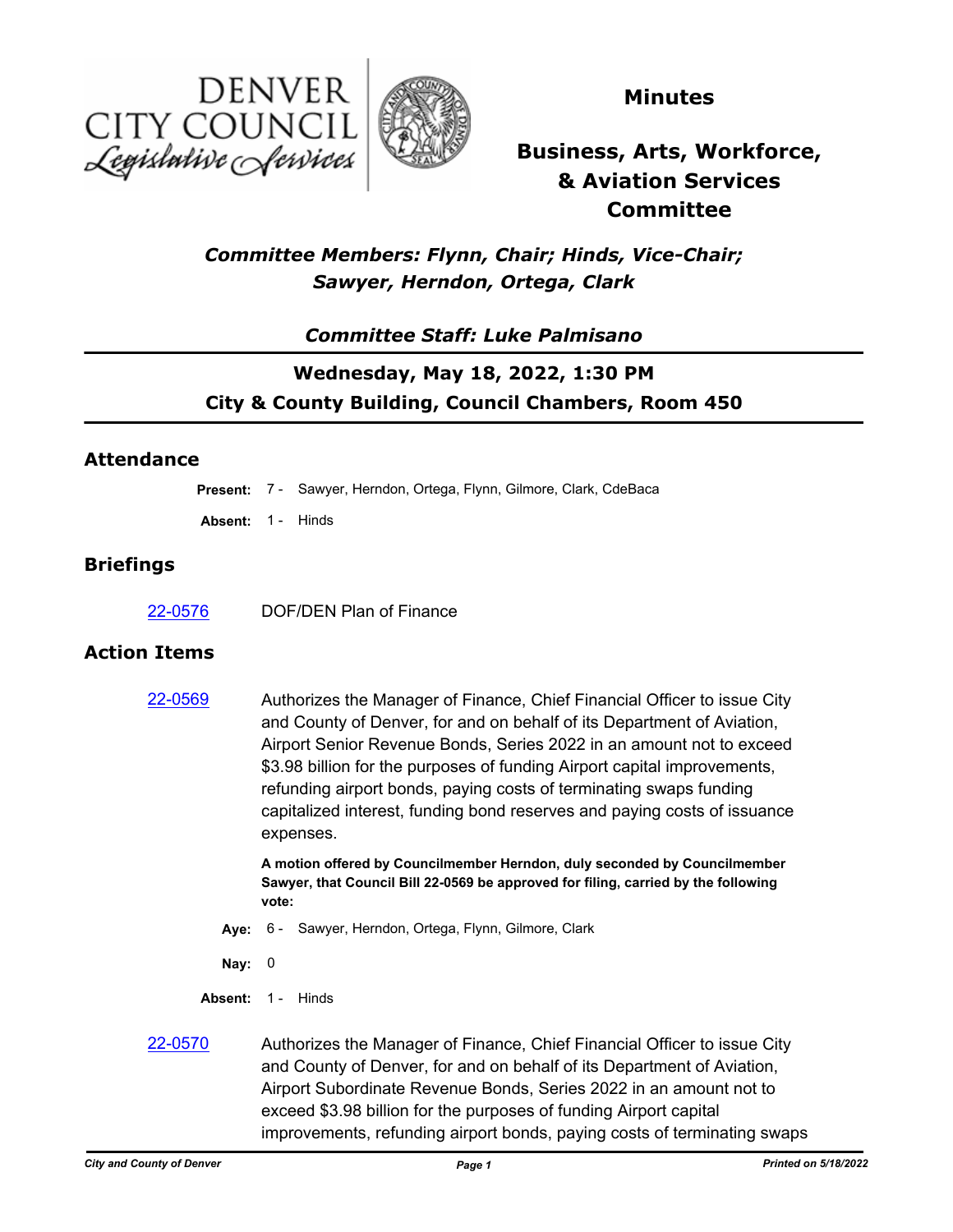### **Minutes Business, Arts, Workforce, & Aviation Services Committee Wednesday, May 18, 2022**

funding capitalized interest, funding bond reserves and paying costs of issuance expenses.

**A motion offered by Councilmember Herndon, duly seconded by Councilmember Sawyer, that Council Bill 22-0570 be approved for filing, carried by the following vote:**

- **Aye:** 6 Sawyer, Herndon, Ortega, Flynn, Gilmore, Clark
- **Nay:** 0
- Absent: 1 Hinds

#### **Consent Items**

#### Block Vote

#### Block Vote

**A motion offered to approve the following items en bloc, carried by the following vote:**

- **Aye:** 6 Sawyer, Herndon, Ortega, Flynn, Gilmore, Clark
- **Nay:** 0
- Absent: 1 Hinds
- [22-0546](http://denver.legistar.com/gateway.aspx?m=l&id=/matter.aspx?key=21613) Approves a purchase order with Wagner Equipment Company for \$2,019,066 for the purchase of one (1) 2022 Caterpillar Model: 966-BR High lift next generation wheel loader with V-Plow and three (3) 2022 Caterpillar Model: 966-BR next generation wheel loaders to support operations at Denver International Airport in Council District 11 (PO-00114994).

**A motion offered that Council Resolution 22-0546 be approved by consent en bloc, carried by the following vote:**

- **Aye:** 6 Sawyer, Herndon, Ortega, Flynn, Gilmore, Clark
- **Nay:** 0
- Absent: 1 Hinds
- [22-0547](http://denver.legistar.com/gateway.aspx?m=l&id=/matter.aspx?key=21614) Approves a contract with O.J. Watson Company, Inc., doing business as O.J. Watson Equipment, for \$630,000 for the purchase of two (2) Aebi Schmidt Standard Schmidt Electric Model eSwingo 200+ Compact Sweepers to support operations at Denver International Airport in Council District 11 (PO-00115080).

**A motion offered that Council Resolution 22-0547 be approved by consent en bloc, carried by the following vote:**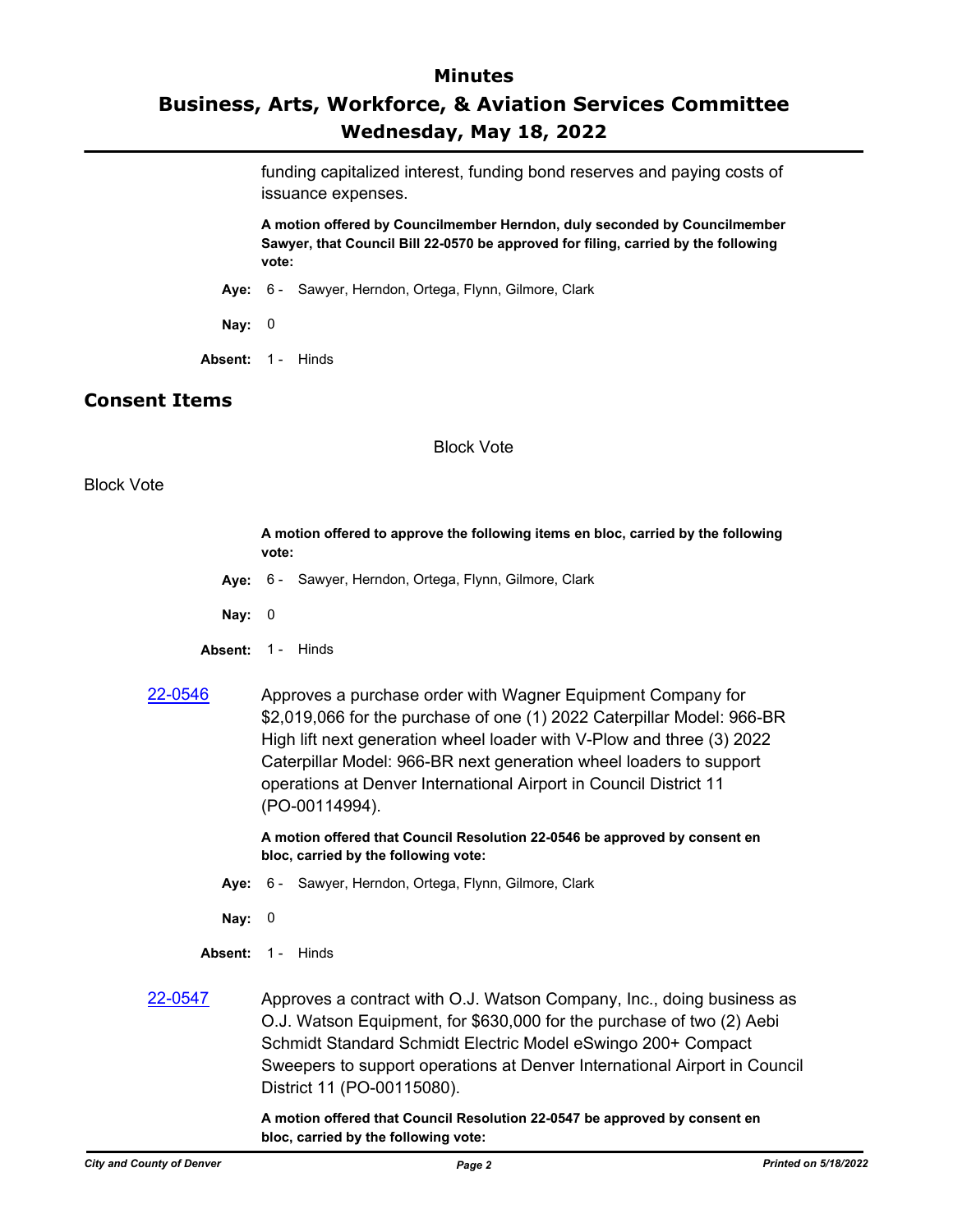## **Minutes Business, Arts, Workforce, & Aviation Services Committee Wednesday, May 18, 2022**

- **Aye:** 6 Sawyer, Herndon, Ortega, Flynn, Gilmore, Clark
- **Nay:** 0
- Absent: 1 Hinds
- [22-0549](http://denver.legistar.com/gateway.aspx?m=l&id=/matter.aspx?key=21616) Approves an intergovernmental agreement with the Town of Morrison for \$7,000,000 and through 1-1-2031 to provide special event traffic control services at Red Rocks Amphitheatre (THTRS-202262391-00).

**A motion offered that Council Bill 22-0549 be approved by consent en bloc, carried by the following vote:**

- **Aye:** 6 Sawyer, Herndon, Ortega, Flynn, Gilmore, Clark
- **Nay:** 0
- Absent: 1 Hinds
- [22-0550](http://denver.legistar.com/gateway.aspx?m=l&id=/matter.aspx?key=21617) Approves an intergovernmental agreement with the Town of Morrison for \$7,000,000 and through 12-31-2031 to provide wastewater and sewage treatment services at Red Rocks Park and Amphitheatre (THTRS-202262385-00).

**A motion offered that Council Bill 22-0550 be approved by consent en bloc, carried by the following vote:**

- **Aye:** 6 Sawyer, Herndon, Ortega, Flynn, Gilmore, Clark
- **Nay:** 0
- Absent: 1 Hinds
- [22-0559](http://denver.legistar.com/gateway.aspx?m=l&id=/matter.aspx?key=21626) Amends a use and lease agreement with Air Canada for rates and charges to lease 120 square feet of office space on the apron level of Concourse A to support Air Canada's operations at Denver International Airport in Council District 11. No change to agreement duration (202262056).

**A motion offered that Council Resolution 22-0559 be approved by consent en bloc, carried by the following vote:**

- **Aye:** 6 Sawyer, Herndon, Ortega, Flynn, Gilmore, Clark
- **Nay:** 0
- Absent: 1 Hinds
- [22-0560](http://denver.legistar.com/gateway.aspx?m=l&id=/matter.aspx?key=21627) Approves a contract with World Wide Technologies for \$5,000,000 and three (3) years, with two (2) one-year options for renewal, to provide Cisco professional services to support network connectivity infrastructure at